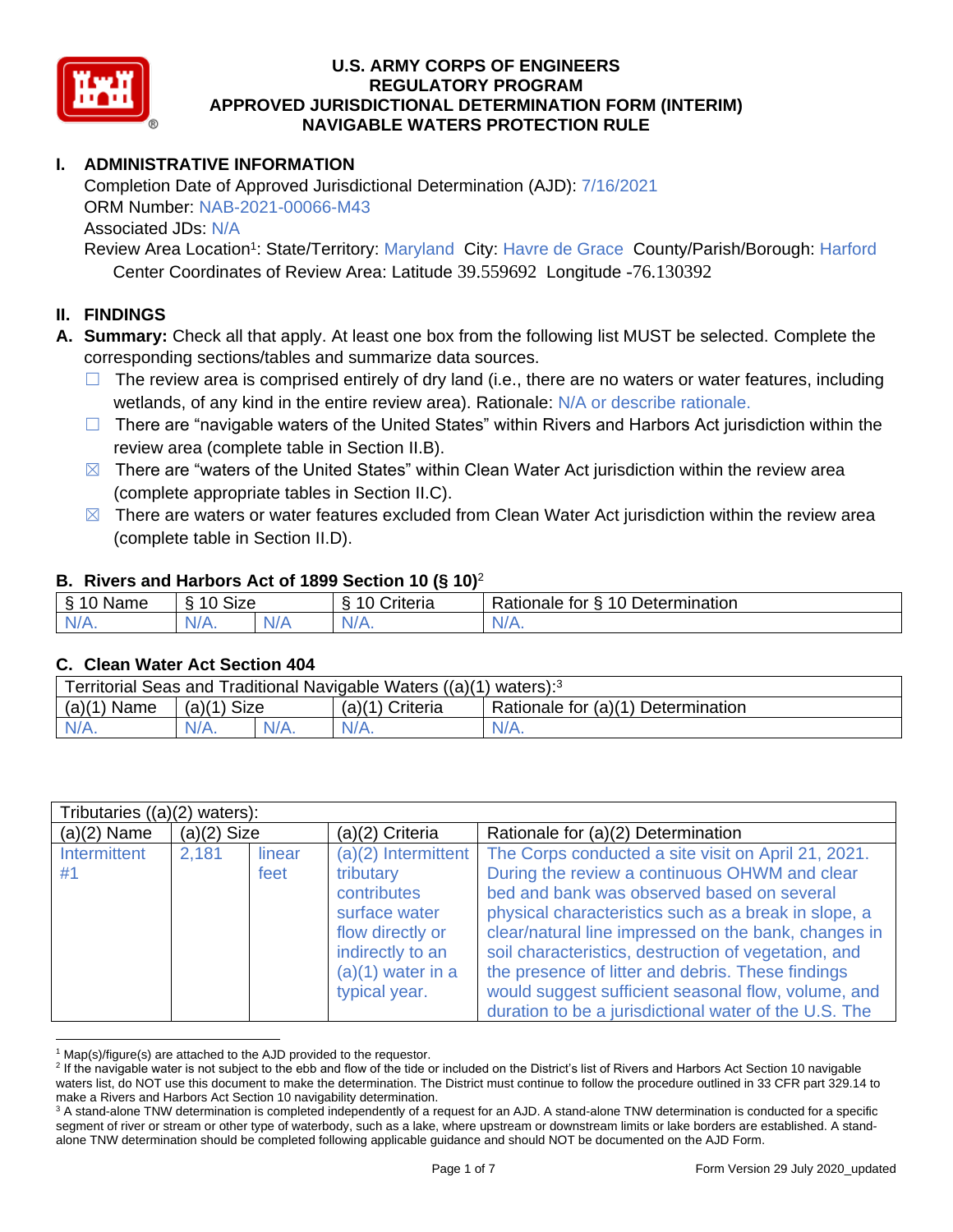

|                    |       |                |                                                                                                                                                    | intermittent stream contributes surface water flow<br>indirectly through Gasheys Creek to an a(1) water in<br>a typical year, Swan Creek, which is classified as a<br>traditional navigable water (TNW). A typical year<br>assessment was conducted and is described in<br>Section III.B. The weight of evidence approach<br>supports the conclusion that this water meets the<br>tributary definition and does contribute intermittent<br>flow to a downstream TNW in a typical year.                                                                                                                                                                                                                                                                                                                                                                                                                                                                                                         |
|--------------------|-------|----------------|----------------------------------------------------------------------------------------------------------------------------------------------------|------------------------------------------------------------------------------------------------------------------------------------------------------------------------------------------------------------------------------------------------------------------------------------------------------------------------------------------------------------------------------------------------------------------------------------------------------------------------------------------------------------------------------------------------------------------------------------------------------------------------------------------------------------------------------------------------------------------------------------------------------------------------------------------------------------------------------------------------------------------------------------------------------------------------------------------------------------------------------------------------|
| Perennial #1       | 1,645 | linear<br>feet | (a)(2) Perennial<br>tributary<br>contributes<br>surface water<br>flow directly or<br>indirectly to an<br>$(a)(1)$ water in a<br>typical year.      | The Corps conducted a site visit on April 21, 2021.<br>During the review a continuous OHWM and clear<br>bed and bank was observed based on several<br>physical characteristics such as a break in slope, a<br>clear/natural line impressed on the bank, changes in<br>soil characteristics, destruction of vegetation, and<br>the presence of litter and debris. These findings<br>would suggest sufficient seasonal flow, volume, and<br>duration to be a jurisdictional water of the U.S. The<br>perennial stream channel contributes surface water<br>flow indirectly through Gasheys Creek to an a(1)<br>water in a typical year, Swan Creek, which is<br>classified as a traditional navigable water (TNW). A<br>typical year assessment was conducted and is<br>described in Section III.B. The weight of evidence<br>approach supports the conclusion that this water<br>meets the tributary definition and does contribute<br>perennial flow to a downstream TNW in a typical<br>year. |
| Intermittent<br>#2 | 2,255 | linear<br>feet | $(a)(2)$ Intermittent<br>tributary<br>contributes<br>surface water<br>flow directly or<br>indirectly to an<br>$(a)(1)$ water in a<br>typical year. | The Corps conducted a site visit on April 21, 2021.<br>During the review a continuous OHWM and clear<br>bed and bank was observed based on several<br>physical characteristics such as a break in slope, a<br>clear/natural line impressed on the bank, changes in<br>soil characteristics, destruction of vegetation, and<br>the presence of litter and debris. These findings<br>would suggest sufficient seasonal flow, volume, and<br>duration to be a jurisdictional water of the U.S. The<br>intermittent stream contributes surface water flow<br>indirectly through Gasheys Creek to an a(1) water in<br>a typical year, Swan Creek, which is classified as a<br>traditional navigable water (TNW). A typical year<br>assessment was conducted and is described in<br>Section III.B. The weight of evidence approach<br>supports the conclusion that this water meets the<br>tributary definition and does contribute intermittent<br>flow to a downstream TNW in a typical year.      |
| Intermittent<br>#3 | 350   | linear<br>feet | $(a)(2)$ Intermittent<br>tributary<br>contributes<br>surface water                                                                                 | The Corps conducted a site visit on April 21, 2021.<br>During the review a continuous OHWM and clear<br>bed and bank was observed based on several<br>physical characteristics such as a break in slope, a                                                                                                                                                                                                                                                                                                                                                                                                                                                                                                                                                                                                                                                                                                                                                                                     |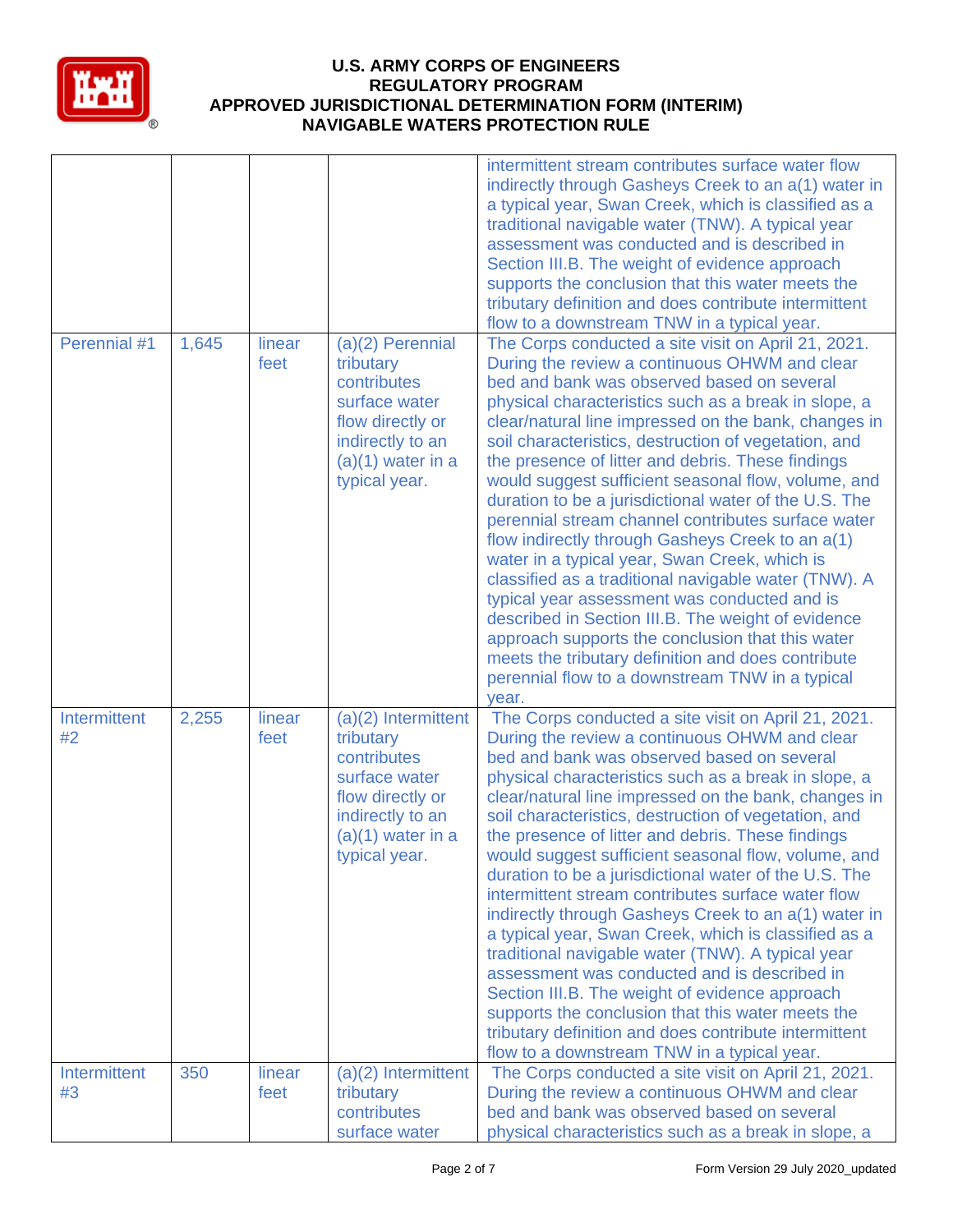

| Perennial #2  | 257           | linear<br>feet | flow directly or<br>indirectly to an<br>$(a)(1)$ water in a<br>typical year.<br>$(a)(2)$ Perennial<br>tributary<br>contributes | clear/natural line impressed on the bank, changes in<br>soil characteristics, destruction of vegetation, and<br>the presence of litter and debris. These findings<br>would suggest sufficient seasonal flow, volume, and<br>duration to be a jurisdictional water of the U.S. The<br>intermittent stream contributes surface water flow<br>indirectly through Gasheys Creek to an a(1) water in<br>a typical year, Swan Creek, which is classified as a<br>traditional navigable water (TNW). A typical year<br>assessment was conducted and is described in<br>Section III.B. The weight of evidence approach<br>supports the conclusion that this water meets the<br>tributary definition and does contribute intermittent<br>flow to a downstream TNW in a typical year.<br>The Corps conducted a site visit on April 21, 2021.<br>During the review a continuous OHWM and clear<br>bed and bank was observed based on several |
|---------------|---------------|----------------|--------------------------------------------------------------------------------------------------------------------------------|-----------------------------------------------------------------------------------------------------------------------------------------------------------------------------------------------------------------------------------------------------------------------------------------------------------------------------------------------------------------------------------------------------------------------------------------------------------------------------------------------------------------------------------------------------------------------------------------------------------------------------------------------------------------------------------------------------------------------------------------------------------------------------------------------------------------------------------------------------------------------------------------------------------------------------------|
|               |               |                | surface water<br>flow directly or<br>indirectly to an<br>$(a)(1)$ water in a<br>typical year.                                  | physical characteristics such as a break in slope, a<br>clear/natural line impressed on the bank, changes in<br>soil characteristics, destruction of vegetation, and<br>the presence of litter and debris. These findings<br>would suggest sufficient seasonal flow, volume, and<br>duration to be a jurisdictional water of the U.S. The<br>perennial stream channel contributes surface water<br>flow indirectly through Gasheys Creek to an a(1)<br>water in a typical year, Swan Creek, which is<br>classified as a traditional navigable water (TNW). A<br>typical year assessment was conducted and is<br>described in Section III.B. The weight of evidence<br>approach supports the conclusion that this water                                                                                                                                                                                                            |
|               |               |                |                                                                                                                                | meets the tributary definition and does contribute<br>perennial flow to a downstream TNW in a typical<br>vear.                                                                                                                                                                                                                                                                                                                                                                                                                                                                                                                                                                                                                                                                                                                                                                                                                    |
|               |               |                |                                                                                                                                | Lakes and ponds, and impoundments of jurisdictional waters $((a)(3)$ waters):                                                                                                                                                                                                                                                                                                                                                                                                                                                                                                                                                                                                                                                                                                                                                                                                                                                     |
| $(a)(3)$ Name | $(a)(3)$ Size |                | (a)(3) Criteria                                                                                                                | Rationale for (a)(3) Determination                                                                                                                                                                                                                                                                                                                                                                                                                                                                                                                                                                                                                                                                                                                                                                                                                                                                                                |
| N/A.          | N/A.          | acre(s)        | N/A.                                                                                                                           |                                                                                                                                                                                                                                                                                                                                                                                                                                                                                                                                                                                                                                                                                                                                                                                                                                                                                                                                   |

|                          | Adjacent wetlands ((a)(4) waters): |         |                                                            |                                                                                                                                                                                                                                                                                                                                                                                                                                                                                       |  |  |  |
|--------------------------|------------------------------------|---------|------------------------------------------------------------|---------------------------------------------------------------------------------------------------------------------------------------------------------------------------------------------------------------------------------------------------------------------------------------------------------------------------------------------------------------------------------------------------------------------------------------------------------------------------------------|--|--|--|
| $(a)(4)$ Name            | $(a)(4)$ Size                      |         | (a)(4) Criteria                                            | Rationale for (a)(4) Determination                                                                                                                                                                                                                                                                                                                                                                                                                                                    |  |  |  |
| <b>PFO</b> Wetland<br>#1 | 0.27                               | acre(s) | $(a)(4)$ Wetland<br>abuts an $(a)(1)$ -<br>$(a)(3)$ water. | During the field review all three wetland parameters<br>were observed and confirmed within the PFO<br>wetland using the 1987 Corps Wetlands Delineation<br>Manual and Regional Supplement. The PFO wetland<br>directly abuts the perennial stream channel #1 $(a(2))$<br>water) described above. A typical year assessment<br>was conducted and is described in Section III.B. The<br>weight of evidence approach supports the<br>conclusion that the PFO wetland is present during a |  |  |  |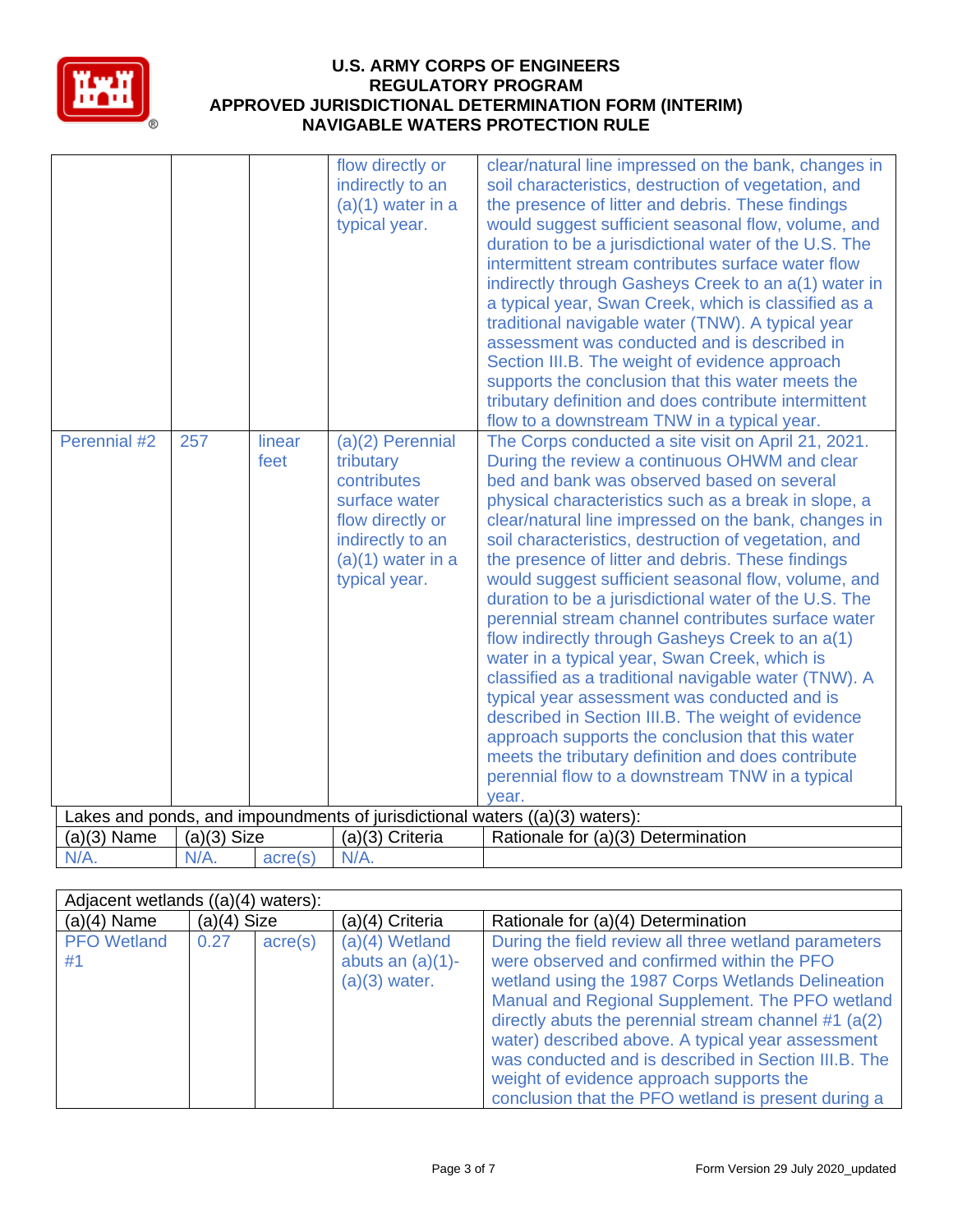

| Adjacent wetlands ((a)(4) waters): |               |                  |                                                            |                                                                                                                                                                                                                                                                                                                                                                                                                                                                                                                                                                       |  |
|------------------------------------|---------------|------------------|------------------------------------------------------------|-----------------------------------------------------------------------------------------------------------------------------------------------------------------------------------------------------------------------------------------------------------------------------------------------------------------------------------------------------------------------------------------------------------------------------------------------------------------------------------------------------------------------------------------------------------------------|--|
| $(a)(4)$ Name                      | $(a)(4)$ Size |                  | (a)(4) Criteria                                            | Rationale for (a)(4) Determination                                                                                                                                                                                                                                                                                                                                                                                                                                                                                                                                    |  |
|                                    |               |                  |                                                            | typical year and is jurisdictional because it abuts the<br>a(2) water above.                                                                                                                                                                                                                                                                                                                                                                                                                                                                                          |  |
| <b>PFO</b> Wetland<br>#2           | 0.016         | $\text{acre}(s)$ | $(a)(4)$ Wetland<br>abuts an $(a)(1)$ -<br>$(a)(3)$ water. | During the field review all three wetland parameters<br>were observed and confirmed within the PFO<br>wetland using the 1987 Corps Wetlands Delineation<br>Manual and Regional Supplement. The PFO wetland<br>directly abuts the perennial stream channel #1 (a(2)<br>water) described above. A typical year assessment<br>was conducted and is described in Section III.B. The<br>weight of evidence approach supports the<br>conclusion that the PFO wetland is present during a<br>typical year and is jurisdictional because it abuts the<br>a(2) water above.    |  |
| <b>PFO</b> Wetland<br>#3           | 0.029         | $\text{acre}(s)$ | $(a)(4)$ Wetland<br>abuts an $(a)(1)$ -<br>$(a)(3)$ water. | During the field review all three wetland parameters<br>were observed and confirmed within the PFO<br>wetland using the 1987 Corps Wetlands Delineation<br>Manual and Regional Supplement. The PFO wetland<br>directly abuts the perennial stream channel $#1(a(2))$<br>water) described above. A typical year assessment<br>was conducted and is described in Section III.B. The<br>weight of evidence approach supports the<br>conclusion that the PFO wetland is present during a<br>typical year and is jurisdictional because it abuts the<br>a(2) water above.  |  |
| <b>PFO</b> Wetland<br>#4           | 2.69          | $\text{acre}(s)$ | $(a)(4)$ Wetland<br>abuts an $(a)(1)$ -<br>$(a)(3)$ water. | During the field review all three wetland parameters<br>were observed and confirmed within the PFO<br>wetland using the 1987 Corps Wetlands Delineation<br>Manual and Regional Supplement. The PFO wetland<br>directly abuts the intermittent stream channel #1<br>(a(2) water) described above. A typical year<br>assessment was conducted and is described in<br>Section III.B. The weight of evidence approach<br>supports the conclusion that the PFO wetland is<br>present during a typical year and is jurisdictional<br>because it abuts the a(2) water above. |  |
| <b>PFO</b> Wetland<br>#6           | 0.003<br>3    | $\text{acre}(s)$ | $(a)(4)$ Wetland<br>abuts an $(a)(1)$ -<br>$(a)(3)$ water. | During the field review all three wetland parameters<br>were observed and confirmed within the PFO<br>wetland using the 1987 Corps Wetlands Delineation<br>Manual and Regional Supplement. The PFO wetland<br>directly abuts the intermittent stream channel #1<br>(a(2) water) described above. A typical year<br>assessment was conducted and is described in<br>Section III.B. The weight of evidence approach<br>supports the conclusion that the PFO wetland is<br>present during a typical year and is jurisdictional<br>because it abuts the a(2) water above. |  |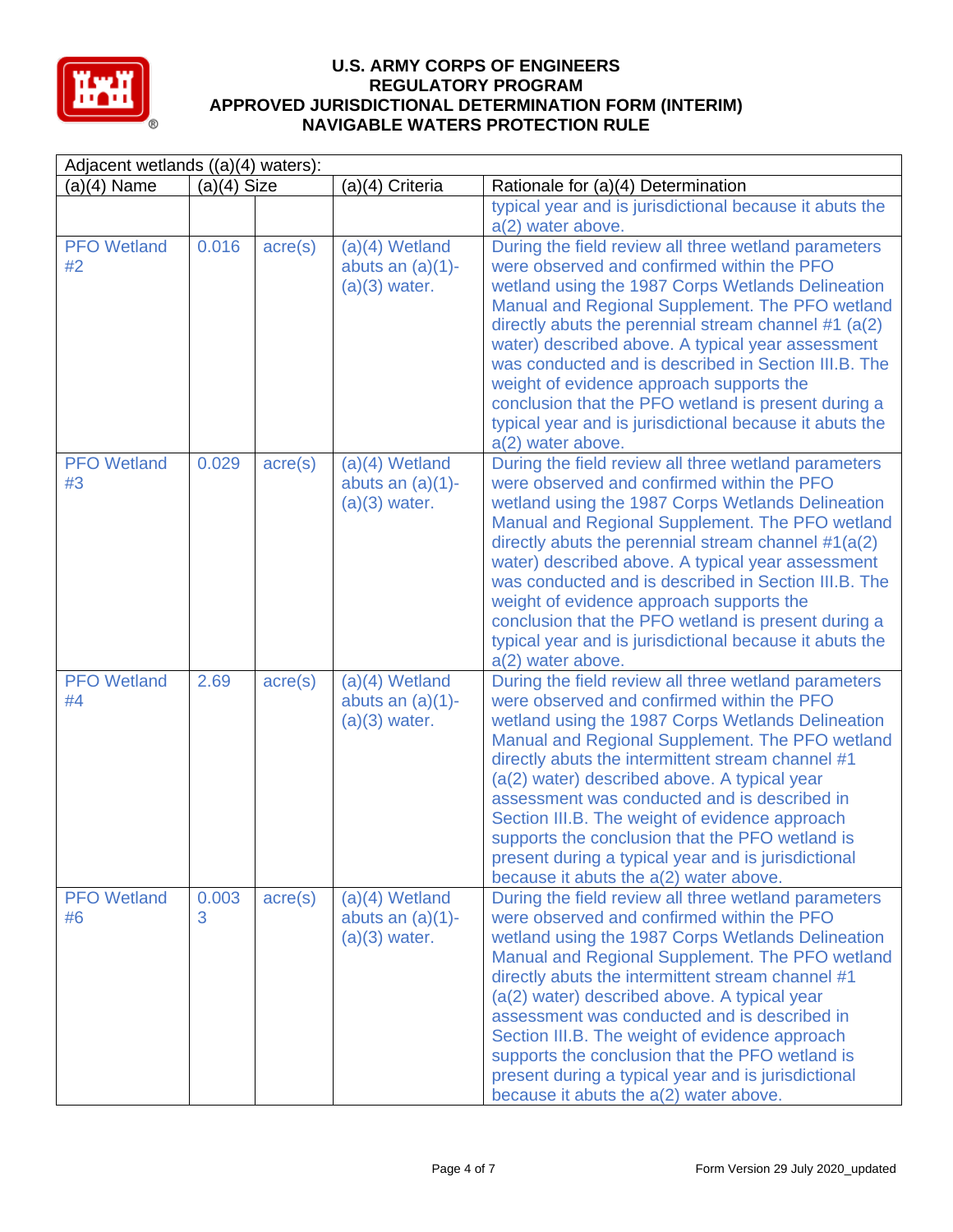

| Adjacent wetlands $((a)(4)$ waters): |               |                  |                                                            |                                                                                                                                                                                                                                                                                                                                                                                                                                                                                                                                                                       |  |
|--------------------------------------|---------------|------------------|------------------------------------------------------------|-----------------------------------------------------------------------------------------------------------------------------------------------------------------------------------------------------------------------------------------------------------------------------------------------------------------------------------------------------------------------------------------------------------------------------------------------------------------------------------------------------------------------------------------------------------------------|--|
| $(a)(4)$ Name                        | $(a)(4)$ Size |                  | (a)(4) Criteria                                            | Rationale for (a)(4) Determination                                                                                                                                                                                                                                                                                                                                                                                                                                                                                                                                    |  |
| <b>PFO</b> Wetland<br>#7             | 0.012         | $\text{acre}(s)$ | $(a)(4)$ Wetland<br>abuts an $(a)(1)$ -<br>$(a)(3)$ water. | During the field review all three wetland parameters<br>were observed and confirmed within the PFO<br>wetland using the 1987 Corps Wetlands Delineation<br>Manual and Regional Supplement. The PFO wetland<br>directly abuts the intermittent stream channel #1<br>(a(2) water) described above. A typical year<br>assessment was conducted and is described in<br>Section III.B. The weight of evidence approach<br>supports the conclusion that the PFO wetland is<br>present during a typical year and is jurisdictional<br>because it abuts the a(2) water above. |  |
| <b>PFO</b> Wetland<br>#8             | 0.012         | $\text{acre}(s)$ | $(a)(4)$ Wetland<br>abuts an $(a)(1)$ -<br>$(a)(3)$ water. | During the field review all three wetland parameters<br>were observed and confirmed within the PFO<br>wetland using the 1987 Corps Wetlands Delineation<br>Manual and Regional Supplement. The PFO wetland<br>directly abuts the intermittent stream channel #1<br>(a(2) water) described above. A typical year<br>assessment was conducted and is described in<br>Section III.B. The weight of evidence approach<br>supports the conclusion that the PFO wetland is<br>present during a typical year and is jurisdictional<br>because it abuts the a(2) water above. |  |
| <b>PFO</b> Wetland<br>#9             | 0.037         | $\text{acre}(s)$ | $(a)(4)$ Wetland<br>abuts an $(a)(1)$ -<br>$(a)(3)$ water. | During the field review all three wetland parameters<br>were observed and confirmed within the PFO<br>wetland using the 1987 Corps Wetlands Delineation<br>Manual and Regional Supplement. The PFO wetland<br>directly abuts the intermittent stream channel #2<br>(a(2) water) described above. A typical year<br>assessment was conducted and is described in<br>Section III.B. The weight of evidence approach<br>supports the conclusion that the PFO wetland is<br>present during a typical year and is jurisdictional<br>because it abuts the a(2) water above. |  |
| <b>PFO</b> Wetland<br>#10            | 0.028         | $\text{acre}(s)$ | $(a)(4)$ Wetland<br>abuts an $(a)(1)$ -<br>$(a)(3)$ water. | During the field review all three wetland parameters<br>were observed and confirmed within the PFO<br>wetland using the 1987 Corps Wetlands Delineation<br>Manual and Regional Supplement. The PFO wetland<br>directly abuts the intermittent stream channel #2<br>(a(2) water) described above. A typical year<br>assessment was conducted and is described in<br>Section III.B. The weight of evidence approach<br>supports the conclusion that the PFO wetland is<br>present during a typical year and is jurisdictional<br>because it abuts the a(2) water above. |  |
| <b>PFO</b> Wetland<br>#11            | 0.018         | $\text{acre}(s)$ | $(a)(4)$ Wetland<br>abuts an $(a)(1)$ -<br>$(a)(3)$ water. | During the field review all three wetland parameters<br>were observed and confirmed within the PFO<br>wetland using the 1987 Corps Wetlands Delineation<br>Manual and Regional Supplement. The PFO wetland                                                                                                                                                                                                                                                                                                                                                            |  |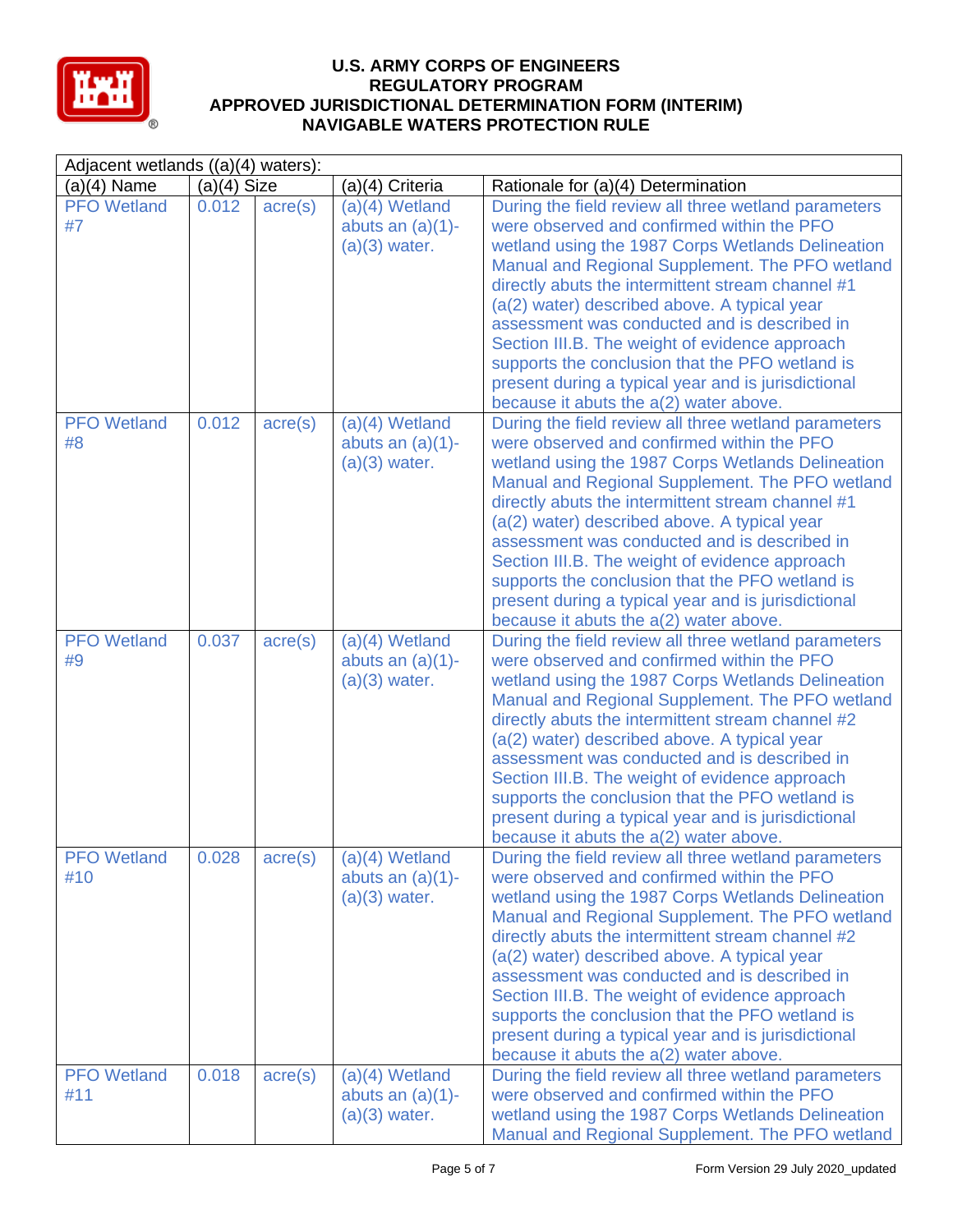

| Adjacent wetlands ((a)(4) waters): |               |                  |                                                          |                                                                                                                                                                                                                                                                                                                                                                                                                                                                                                                                                                                                                                                                                      |  |  |
|------------------------------------|---------------|------------------|----------------------------------------------------------|--------------------------------------------------------------------------------------------------------------------------------------------------------------------------------------------------------------------------------------------------------------------------------------------------------------------------------------------------------------------------------------------------------------------------------------------------------------------------------------------------------------------------------------------------------------------------------------------------------------------------------------------------------------------------------------|--|--|
| $(a)(4)$ Name                      | $(a)(4)$ Size |                  | (a)(4) Criteria                                          | Rationale for (a)(4) Determination                                                                                                                                                                                                                                                                                                                                                                                                                                                                                                                                                                                                                                                   |  |  |
| <b>PFO</b> Wetland<br>#12          | 0.036         | $\text{acre}(s)$ | (a)(4) Wetland<br>abuts an $(a)(1)$ -<br>$(a)(3)$ water. | directly abuts the intermittent stream channel #3<br>(a(2) water) described above. A typical year<br>assessment was conducted and is described in<br>Section III.B. The weight of evidence approach<br>supports the conclusion that the PFO wetland is<br>present during a typical year and is jurisdictional<br>because it abuts the a(2) water above.<br>During the field review all three wetland parameters<br>were observed and confirmed within the PFO<br>wetland using the 1987 Corps Wetlands Delineation<br>Manual and Regional Supplement. The PFO wetland<br>directly abuts the perennial stream channel $#2$ (a(2)<br>water) described above. A typical year assessment |  |  |
|                                    |               |                  |                                                          | was conducted and is described in Section III.B. The<br>weight of evidence approach supports the                                                                                                                                                                                                                                                                                                                                                                                                                                                                                                                                                                                     |  |  |
|                                    |               |                  |                                                          | conclusion that the PFO wetland is present during a<br>typical year and is jurisdictional because it abuts the<br>a(2) water above.                                                                                                                                                                                                                                                                                                                                                                                                                                                                                                                                                  |  |  |

# **D. Excluded Waters or Features**

| Excluded waters $((b)(1) - (b)(12))$ : <sup>4</sup> |                       |                  |                                    |                                                                                                                                                                                                                                                                                                                                                                                                                                                                                              |  |  |
|-----------------------------------------------------|-----------------------|------------------|------------------------------------|----------------------------------------------------------------------------------------------------------------------------------------------------------------------------------------------------------------------------------------------------------------------------------------------------------------------------------------------------------------------------------------------------------------------------------------------------------------------------------------------|--|--|
| <b>Exclusion Name</b>                               | <b>Exclusion Size</b> |                  | Exclusion <sup>5</sup>             | Rationale for Exclusion Determination                                                                                                                                                                                                                                                                                                                                                                                                                                                        |  |  |
| <b>PFO</b> Wetland #5                               | 0.0018                | $\text{acre}(s)$ | $(b)(1)$ Non-<br>adjacent wetland. | The wetland does not meet the adjacency<br>criteria as defined in the NWPR and<br>therefore, is geographically isolated and falls<br>into exclusion category (b) (1). The wetland<br>does not abut an $a(1)$ - $a(3)$ water; is not<br>inundated by flooding from an $a(1)$ - $a(3)$<br>water in a typical year, and is not physically<br>separated from an $a(1)$ - $a(3)$ water by a<br>natural feature or artificial structure that<br>would allow for a direct hydrologic<br>connection. |  |  |

## **III. SUPPORTING INFORMATION**

**A. Select/enter all resources** that were used to aid in this determination and attach data/maps to this document and/or references/citations in the administrative record, as appropriate.

 $\boxtimes$  Information submitted by, or on behalf of, the applicant/consultant: Wetland Evaluation Report for Green Property, February 2021

This information is sufficient for purposes of this AJD. Rationale: N/A

<sup>4</sup> Some excluded waters, such as (b)(2) and (b)(4), may not be specifically identified on the AJD form unless a requestor specifically asks a Corps district to do so. Corps districts may, in case-by-case instances, choose to identify some or all of these waters within the review area.

 $5$  Because of the broad nature of the (b)(1) exclusion and in an effort to collect data on specific types of waters that would be covered by the (b)(1) exclusion, four sub-categories of (b)(1) exclusions were administratively created for the purposes of the AJD Form. These four sub-categories are not new exclusions, but are simply administrative distinctions and remain (b)(1) exclusions as defined by the NWPR.